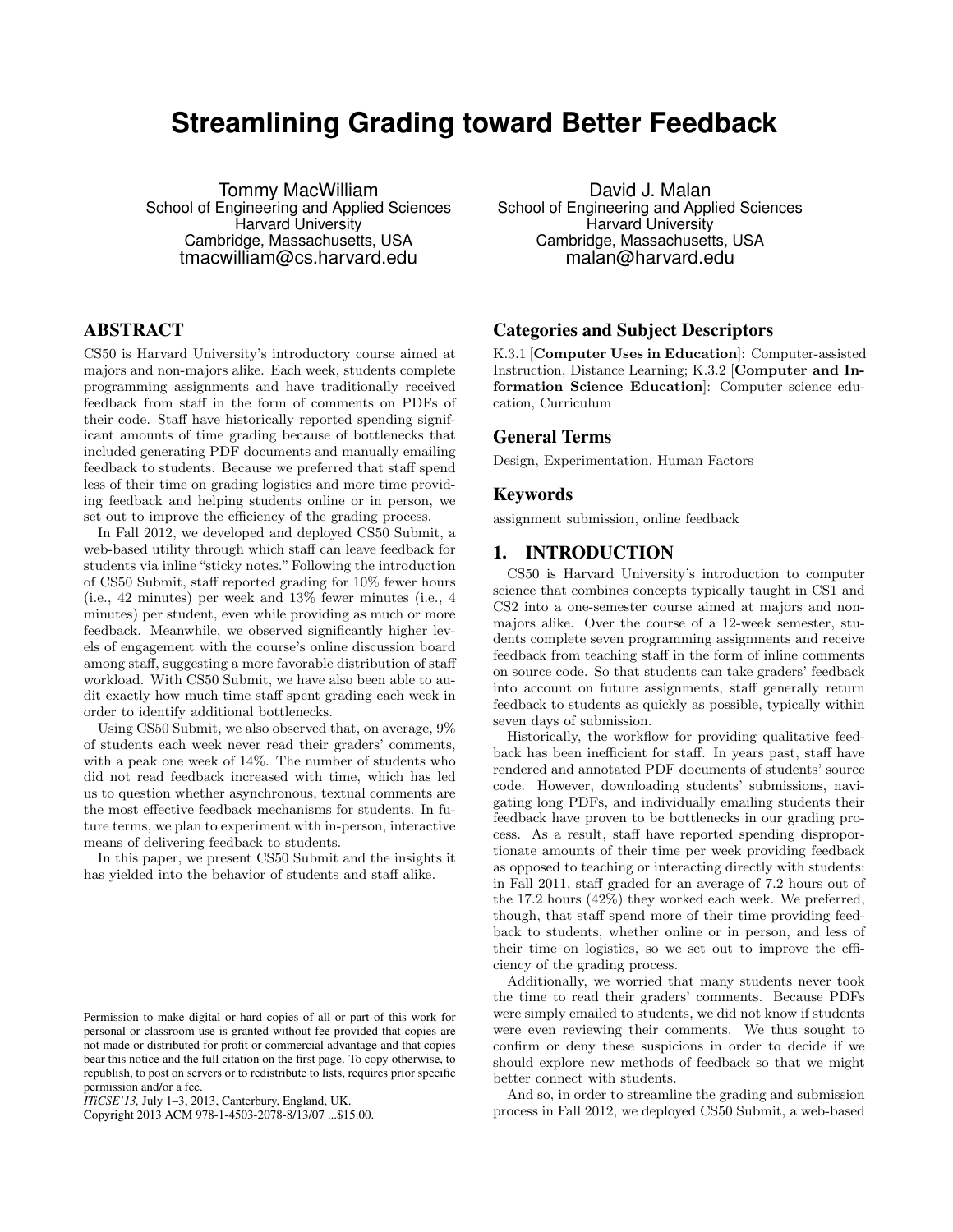utility with which staff could review problem sets' submissions and attach comments to source code via inline "sticky notes," to approximately 70 graders and 700 students. With the introduction of CS50 Submit, staff reported grading for fewer minutes per student (a reduction of 13%) and fewer total hours per week (a reduction of 10%), which takes time spent on overarching setup and distributing feedback into account. At the same time, the average amount of time spent by staff answering students' questions online via the course's discussion forum more than doubled. (To be fair, we also transitioned to new forum software in Fall 2012, which might also explain the increase in engagement.) Furthermore, we observed that an average of 9% of students did not review their graders' feedback each week, and the number of students who failed to do so increased over time, peaking at 14%.

We present in this paper the pedagogy behind the design of CS50 Submit and its impact on staff and students alike. We first describe the grading workflow that CS50 Submit aimed to improve in Section 2. In Section 3, we explore related work. In Section 4, we describe the motivations for CS50 Submit's functionality, and in Section 5, we present our findings. We describe our future work in Section 6, and in Section 7, we conclude.

### 2. BACKGROUND

CS50 students complete seven problem sets of the course of the semester. The first six of these problem sets use C, while the final problem set challenges students to implement a database-backed website using PHP and SQL. Problem set submissions typically consist of three or more source code files, each of which are reviewed by teaching staff. At the beginning of the semester, typical submissions comprise around 50 lines of code, while by term's end, problem sets' implementations consist of several hundred lines of code (including starter code distributed with the problem set's specification). Problem sets are assigned to students weekly, and staff are given several days to grade a section of about 10 students.

Problem sets are graded along four axes: scope (how much of the problem set was attempted), correctness (the degree to which programs' output conforms to problems' specifications), design (a measure of the code's organization, clarity, and elegance), and style (how well-formatted and -commented the code is). Each axis is typically graded on a five-point scale, with a 5 representing "best," a 3 representing "good," and a 1 representing "poor."We provide teaching staff with rubrics with which they can objectively evaluate the axes of scope and correctness, but we leave the axes of design and style to a more open-ended, subjective analysis. We normalize grades at end of term to account for differences among graders.

Staff also provide qualitative feedback on students' code in addition to quantitative scores. Years ago, staff provided feedback by handwriting comments on physical, printed copies of students' source code, which proved to be an inefficient and unnecessarily costly workflow. More recently, staff downloaded their students' submissions from a central repository and created PDFs of students' source code using utilities including CS50 Render [5] and provided feedback through PDF annotation software such as Adobe Acrobat [1] and Bluebeam Revu [2]. Typically, qualitative feedback on PDFs took the form of short, inline annotations on source code as

well as longer, overarching comments on the first page of the PDF. While we provided graders with Windows tablets in 2008 to augment our PDF-based workflow [7], staff have long reported that the process of creating, annotating, and distributing source code PDFs was still time-consuming. Prior to Fall 2012, graders reported that writing feedback consumed 7 to 8 hours per week (i.e., over 40% of their weekly time commitment) and over 30 minutes per student. These bottlenecks in workflow also detracted from time spent with students, as the time consumed by setting up a grading environment could be better spent leaving higher-quality feedback or answering students' questions.

Moreover, we have historically lacked insight into the diligence with which staff reviewed submissions, which we suspect is correlated with the amount of time spent grading and the length of feedback. Without collecting annotated PDFs from graders and manually auditing comments, which would prove to be a logistical challenge with 70 staff, we have traditionally been unable to evaluate the quality of staff's feedback. Similarly, we have not been able to identify how many students actually take the time to review their graders' feedback on a weekly basis.

### 3. RELATED WORK

Others have found a link between the introduction of webbased feedback mechanisms and improvements in staff's grading workflow. In a comparison of email-based feedback and online feedback, Jones and Jamieson [9] found that webbased systems allow staff to grade significantly faster, and automation in the grading workflow decreased grading time. Heaney and Daly [8] similarly report that course staff preferred leave feedback online, and in particular, staff liked the ability to attach comments inline with source code. Finally, Bridge and Appleyard [4] observe that the turnaround time for online feedback was shorter than that for traditional mechanisms.

Not only can web-based grading workflows benefit staff, but students also seem to prefer viewing feedback electronically. Dalgarno et al. [6] found that students supported the widespread use of online feedback, with a majority of students preferring to both submit assignments and view feedback online. Similarly, Bridge and Appleyard [4] observed that students found submitting assignments online to be faster and easier, and more than half of students preferred online feedback. Heaney and Daly [8] also report that students found electronic systems to be easy to use, and the introduction of an online feedback mechanism correlated with higher exam scores.

However, others note potential pitfalls with electronic submission tools. For example, Bridge and Appleyard [3] note that students unfamiliar with online submission utilities may prefer more traditional means, and instructors must be prepared to deal with the possibility of systems' failure.

Many Learning Management Systems, such as Moodle [10], include modules for assignment submission. However, CS50 Submit also allows instructors to attach comments to files inline while giving students the ability to submit code via the command-line and browse their submission histories. Other platforms designed specifically for source code submissions, such as Web-CAT [11], integrate unit tests into the submission process. While CS50 Submit does not automatically test source code, it is designed to accept a wider variety of file types, including Word documents, PDFs, and images.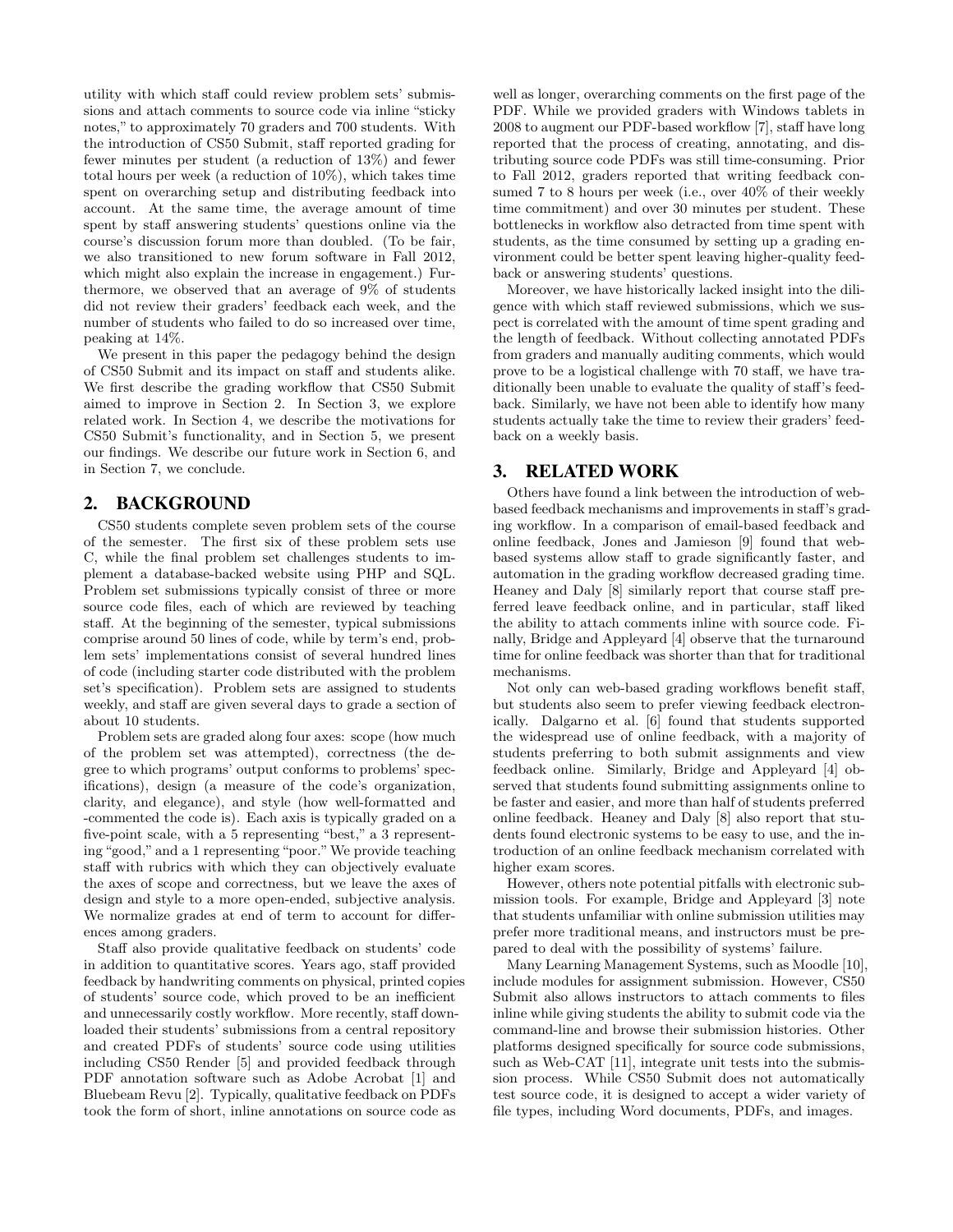| Jane Doe<br>Here's my submission for problem set 4! I had some<br>trouble with my linked lists, but I think I got everything<br>working in the end. | queue.c<br>#include <stdbool.h><br/>11<br/>#include <stdio.h><br/><math>12 \overline{ }</math><br/>#include <stdlib.h><br/>13<br/>#include <string.h><br/>14</string.h></stdlib.h></stdio.h></stdbool.h>                                                                  |                                                                                                                        |
|-----------------------------------------------------------------------------------------------------------------------------------------------------|---------------------------------------------------------------------------------------------------------------------------------------------------------------------------------------------------------------------------------------------------------------------------|------------------------------------------------------------------------------------------------------------------------|
| 圡<br>v.<br><b>Problem Set 4</b><br>$\bullet$ sll.c                                                                                                  | 15<br>// the capacity of the queue<br>16<br>#define CAPACITY 10<br>17                                                                                                                                                                                                     | <b>John Smith</b>                                                                                                      |
| $\left  \bullet \right $ stack.c<br>$\triangleright$ $\triangleright$ queue.c                                                                       | 18<br>19<br>// a queue<br>typedef struct<br>20                                                                                                                                                                                                                            | Great use of a constant here!                                                                                          |
|                                                                                                                                                     | 21<br>22<br>// the index of the first element in the queue<br>23<br>int head;<br>24<br>25<br>// storage for the elements in the queue<br>26<br>char* strings[CAPACITY];<br>27<br>28<br>// the size of the queue<br>29<br>int size;<br>30<br>31<br>queue;<br>32            |                                                                                                                        |
|                                                                                                                                                     | 33<br>// declare a queue (as a global variable)<br>34<br>queue q;<br>35<br>36<br>$/**$<br>* Puts a new element into the queue into the "end" of the data structure<br>37<br>38<br>* so that it will be retrived after the other elements already in the<br>39<br>* queue. | <b>John Smith</b><br>Hmm do we really need to use<br>a global variable here? Why might<br>this not be the best design? |

Figure 1: Using CS50 Submit, graders can attach inline comments to source code in the form of "sticky notes" that can be viewed by students. Depicted here are John Smith's comments on Jane Doe's work.

### 4. CS50 Submit

CS50 Submit is a web-based system that facilitates the collection of problem set submissions and annotation of source code. Using CS50 Submit, students can submit problem sets using either a command-line utility or a web browser. CS50 Submit tracks students' submission history for all problem sets, so students can receive preliminary feedback from graders as well as reference earlier submissions during development. Per Figure 1, CS50 Submit renders source code files in a web browser and allows graders to highlight lines of code and attach inline comments in the form of "sticky notes" that can be viewed by students. Using inline comments, graders can more easily contextualize their feedback, as students can clearly see the lines of code to which each comment pertains. Nevertheless, because graders may wish to leave overarching comments that pertain to the submission as a whole, CS50 Submit also allows staff to create a longer "summary comment" that can be viewed alongside inline comments. Students can also download PDFs of their submission (with comments attached) for their records. By centralizing the submission and grading process with a single web application, CS50 Submit seeks to remove logistical bottlenecks in the grading process (e.g., rendering PDFs of source code and emailing students individually), which allows staff to spend a larger proportion of their time leaving feedback.

So that we can better understand the grading process from the perspectives of students and staff alike, CS50 Submit also logs certain actions. For example, CS50 Submit tracks not only the number and length of comments left by staff, but also the amount of time graders spend interacting with the web interface. Furthermore, CS50 Submit automatically notifies students once their graders have finished commenting on their submission in order to encourage students to review their feedback. CS50 Submit then records how many students actually reviewed this feedback online, allowing us to determine whether or not students actually review their graders' feedback.

## 5. RESULTS

CS50 Submit has yielded insights into the behavior of staff and students alike, including the amount of time staff spent grading, the number and length of comments left by staff, and the number of students who reviewed their feedback.

### 5.1 Impact on Staff

End-of-term surveys of staff indicate that CS50 Submit has made the grading workflow more efficient for staff. In Fall 2011, when staff graded problem sets by attaching comments to rendered PDFs of source code, graders reported that, on average, the grading process consumed 7.2 hours per week and 30.75 minutes per student. When asked which parts of the grading workflow proved to be the largest bottlenecks, representative staff responses included "getting all the files organized so you can grade them" and "there was just way too much downloading/setting up." Similarly, many graders commented that the grading workflow could be improved by "automat[ing] the collection and unpacking of student code and the generation of PDFs" and "a more convenient way to send students their PDFs." Past years' surveys echoed these sentiments as well: Fall 2010's staff reported grading for 7.95 hours per week and 32.69 minutes per student, and Fall 2009's staff reported grading for 7.25 hours per week and 37.39 minutes per student. With the introduction of CS50 Submit in Fall 2012, staff reported that grading consumed only 5.3 hours per week (–10% versus Fall 2011, normalizing for section size) and 26.86 minutes per student (–13% versus Fall 2011). Prior teaching experience did not significantly affect these results, as first-time and returning graders alike reported a decrease in grading time on average. In addition, far fewer responses to the same questions regarding grading bottlenecks and potential improvements cited setup and feedback distribution as issues with the grading workflow, which corroborates our perception of graders' improvements in efficiency.

Not only did the amount of time staff spent grading de-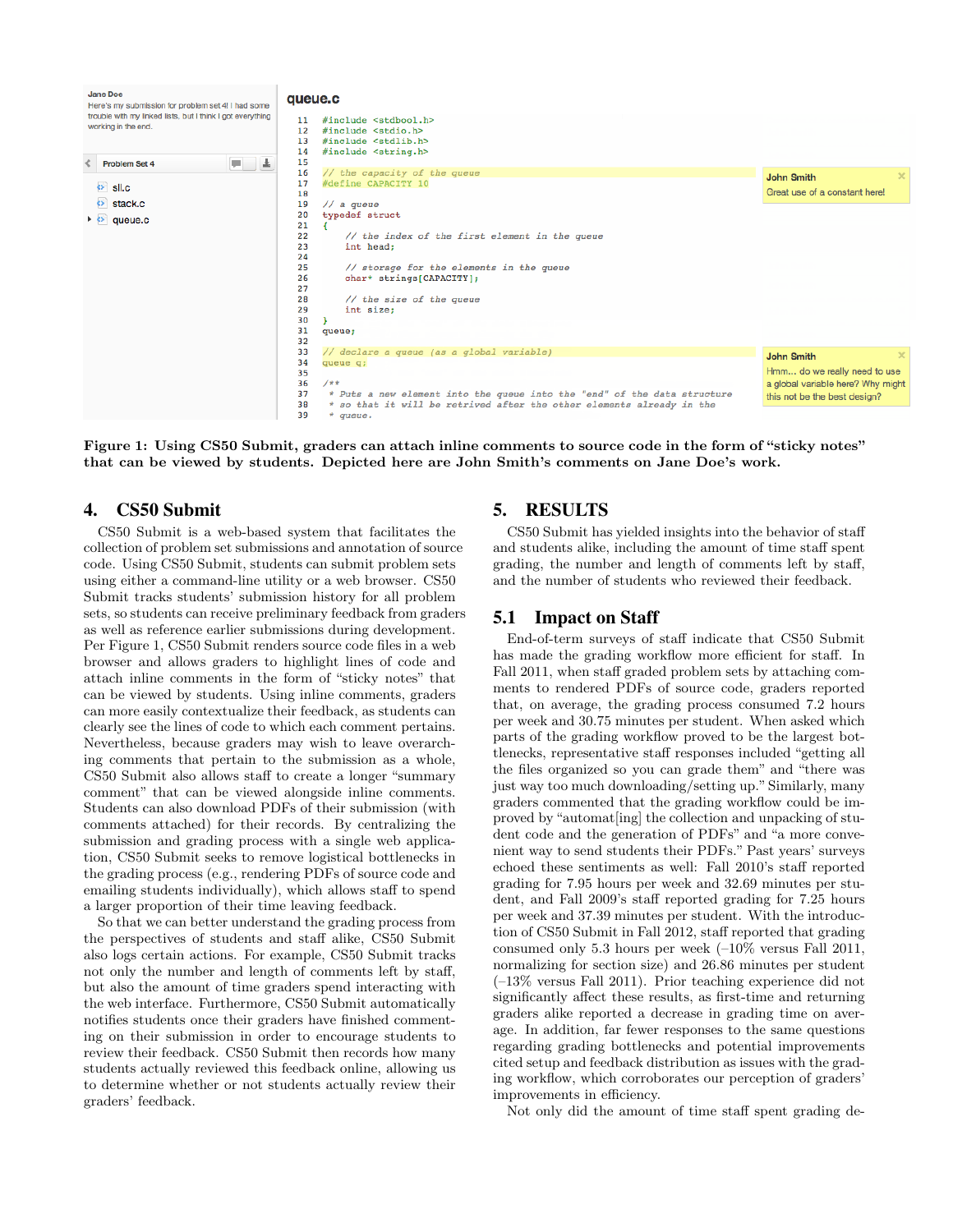

Figure 2: With CS50 Submit, we can track how many minutes our staff members spent grading over the course of the semester. Here, peaks at Problem Sets 2 and 4 (based on averages) indicate potential grading bottlenecks for those particular assignments. Each line represents one of the course's 70 graders. Omitted as outliers are staff who did not grade every week and graders whose peak times exceeded 60 minutes.

crease, but the amount of time staff spent helping students through other means also increased. For example, the amount of time spent by staff answering questions on the course's online discussion forum increased significantly. In Fall 2011, individual staff members reported spending an average of 0.47 hours per week answering forum questions, while in Fall 2012, staff reported spending an average of 1.11 hours per week  $(+136\%)$ . Furthermore, while in Fall 2011 62.2% of staff members reported they did not field questions on the discussion board on a weekly basis, only 12.3% of staff members reported they did not regularly answer questions online in Fall 2012. (Though the introduction of new discussion software in Fall 2012 may also have contributed to increases in participation). Similarly, staff also reported spending more time per week answering students' questions over email, with Fall 2011 staff reporting 1.65 hours per week and Fall 2012 staff reporting 1.82 hours per week  $(+10\%)$ .

Data obtained from CS50 Submit corroborates the results of end-of-term staff surveys. Figure 2 shows the number of minutes per student each staff member spent grading, according to CS50 Submit's logs, which is consistent with our self-reported data. This same graph reveals opportunities for more fine-grained improvement. For example, Problem Set 4 (which called for staff to inspect manually studentgenerated images for correctness) and Problem Set 2 had the highest grading times. In future semesters, we will explore the development of additional grading scripts specific to these problem sets to improve graders' efficiency. In the same vein, Problem Sets 3 and 6 required less time to grade (perhaps because they were easier), which suggests that we can channel staff's time into other activities, such as meeting with students or peer evaluations, those weeks. In future terms, we plan to use this same data to determine which graders might be spending too much time or too little time grading. We expect that analyzing grading times can help course heads identify and assist staff who are not grading efficiently, determine which sections of students are struggling, and pinpoint staff with particularly excellent feedback.

In addition to total time spent grading, CS50 Submit records the number and length of comments left by graders. Per Figure 3, peaks in grading time corresponded both to a larger number of comments and longer comments, as we expected. However, while the length of comments left by staff declined after the semester's midway point, with median word counts dropping from 105 to 75, the median number of comments on each submission did not change. Because these trends indicate that individual comments decreased in length over time, we plan to investigate whether the quality of feedback declined over the course of the semester or whether students' submissions improved and required less feedback.

### 5.2 Impact on Students

Using CS50 Submit, we also determined that, on average, 9% of students did not review their graders' feedback each week. Per Figure 4, the number of students who did not read feedback increased over the course of the semester. While fewer than 2% of students did not read their feedback for Problem Set 1, 12% of students were not reviewing feedback by term's end, with a peak of 14% at Problem Set 5. However, the amount of time graders spent writing comments and the length of graders' comments were not correlated with the number of students who did not review feedback.

Because students' interest in reading feedback appears to be waning over time, we intend to explore the effectiveness of other feedback mechanisms. Asynchronous and longhand comments may not be the most effective means of delivering feedback to students, particularly given that the number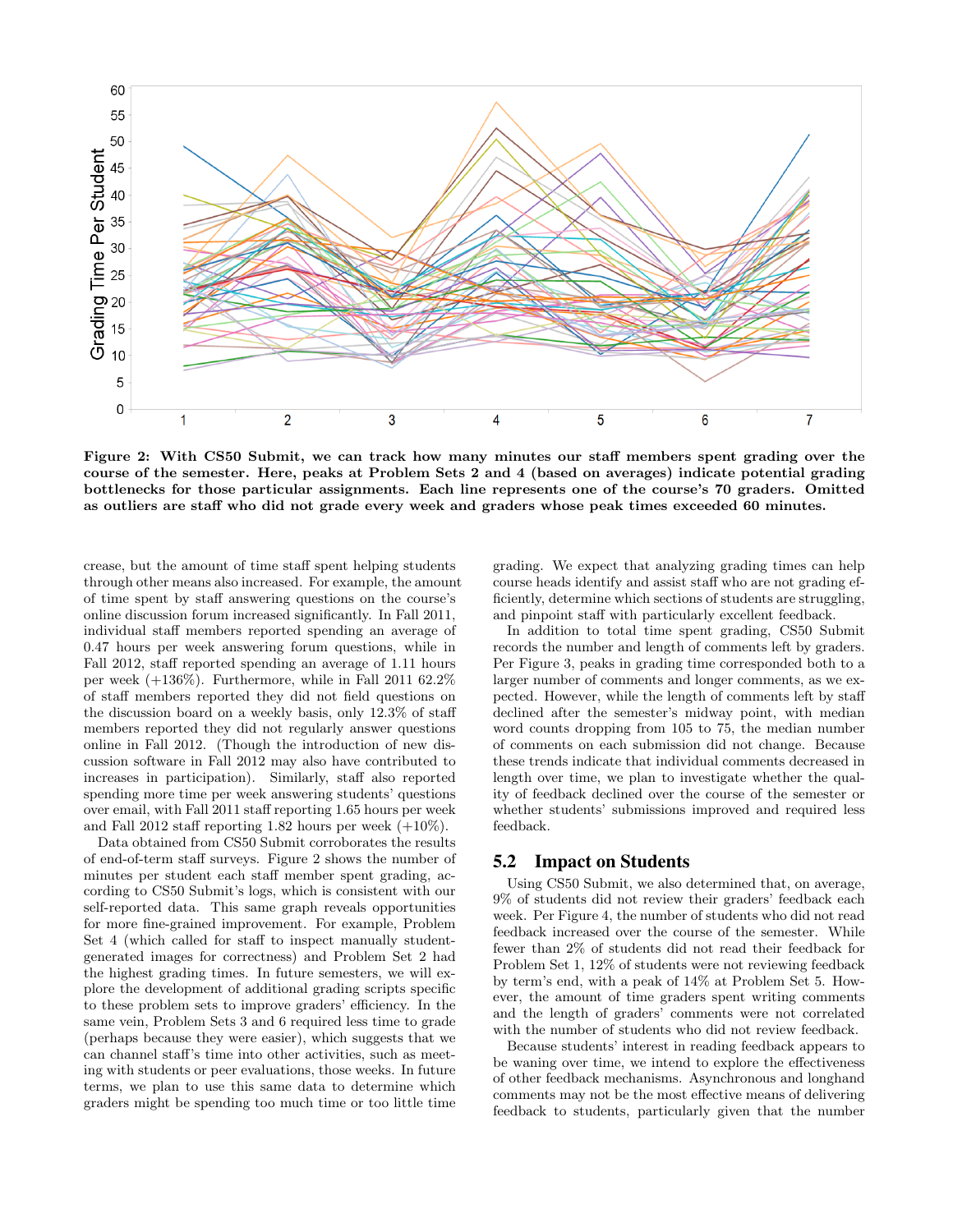

Figure 3: While the number of comments graders left on each submission remained the same for the second half of the semester (left), the length of comments decreased (right). We plan to investigate whether the quality of staff 's comments declined or whether students' code improved and required less feedback.

of students reading textual comments decreased over the course of the semester. We now wonder, based on these results, whether more interactive, in-person code reviews might instead prove to be more effective delivery mechanisms for feedback. In future terms, we also plan to survey students to understand their motivations for not reviewing feedback.

Though staff spent less time grading in Fall 2012, students' perceptions of feedback were not significantly different compared to past terms, as the percentage of students satisfied with the amount of feedback they received has remained largely unchanged. In a course-wide, end-of-term survey, 86% of students in Fall 2012 reported that they received "enough feedback," compared to 89% in Fall 2011 and 85% in Fall 2010. Even so, we believe that experimenting with more interactive feedback mechanisms such as code reviews may increase students' satisfaction with their feedback on problem sets.

While CS50 Submit is not intended to replace source control management software, many students took advantage of CS50 Submit's ability to track submission history. On average, 23% of students submitted each problem set two or more times, and the number of students who submitted only once declined over the course of the semester. We thus hypothesize that a non-trivial number of students used CS50 Submit to back up their code, receive preliminary feedback from graders, and submit early to ensure a version of their code was received before the deadline, though we plan to investigate these habits further.

#### 6. FUTURE WORK

In future terms, we plan to investigate the trend of students' declining interest in reviewing their graders' comments. First, we intend to survey students in order to better understand their motivations for not reviewing. Our questions include:

- Do students find written feedback to be less helpful on later problem sets, when they have more comfort with course material?
- Do students have less time to read long comments later in the semester?
- Do students find feedback to be less relevant to future problem sets as the term progresses?
- Does the quality of feedback from staff decline over time?

Once we have a better sense of students' reasons for neglecting feedback, we will explore alternative means of assessment. In-person code reviews are of particular interest, as we hypothesize they will prove more engaging than asynchronous, textual comments. We intend to experiment with the implementation of interactive feedback sessions, which could take the form of one-on-one meetings between students and staff or larger sessions led by one staff member and several students. Furthermore, we hope to motivate students to review their feedback via email reminders to those students who have become unengaged. CS50 Submit could also be used to facilitate collaboration among students, as students can comment on each other's code via the web interface.